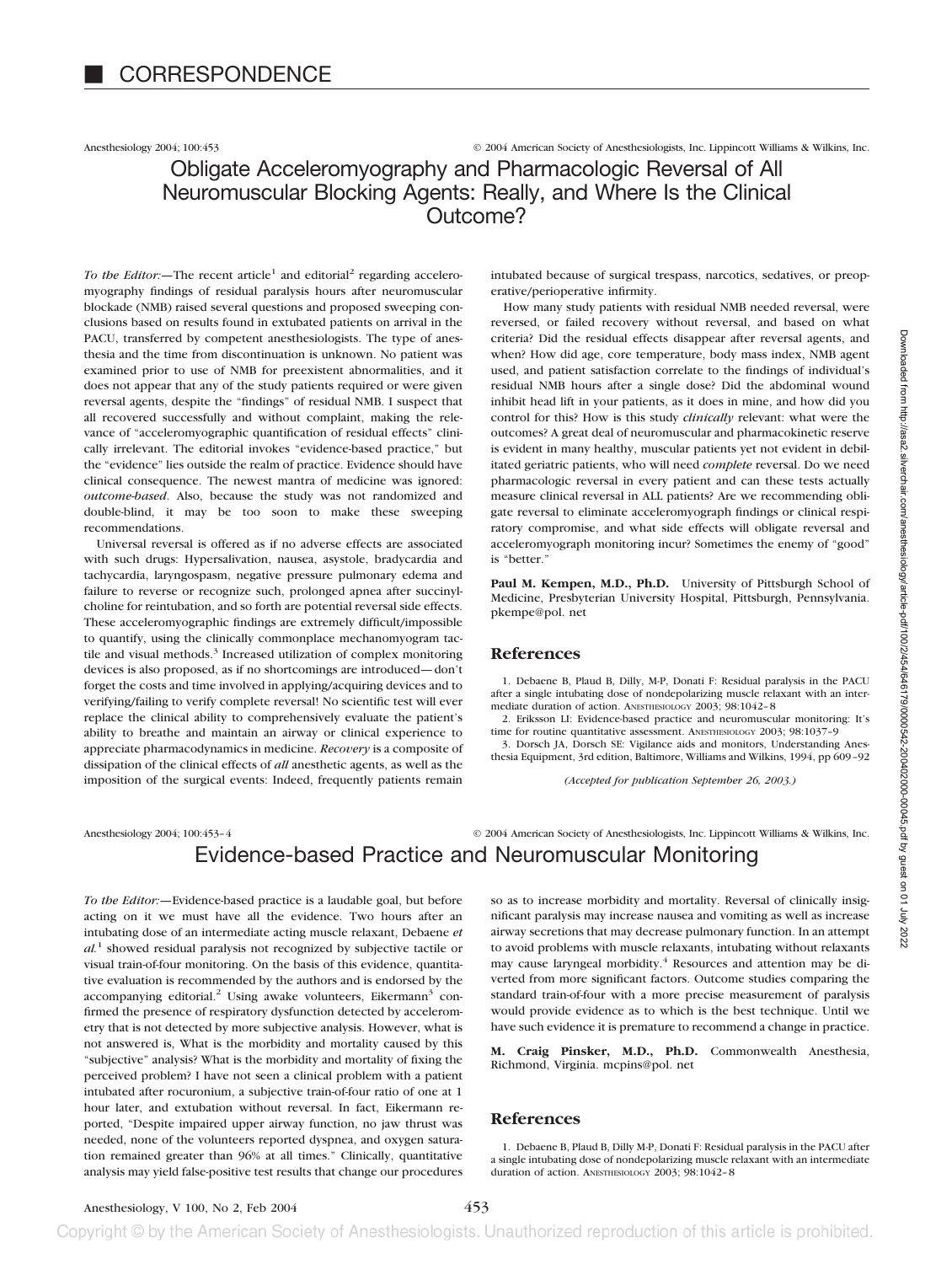2. Eriksson LI: Evidence-based practice and neuromuscular monitoring. It's time for routine quantitative assessment ANESTHESIOLOGY 2003; 98:1037–9

3. Eikermann M, Groeben H, Husing J, Peters J: Accelerometry of adductor pollicis muscle predicts recovery of respiratory function from neuromuscular blockade. ANESTHESIOLOGY 2003; 98:1333–7

4. Mencke T, Echternach M, Kleinschmidt S, Lux P, Barth V, Plinkert PK, Fuchs-Buder T: Laryngeal morbidity and quality of tracheal intubation. ANESTHESI-OLOGY 2003; 98:1049–56

*(Accepted for publication September 26, 2003.)*

Anesthesiology 2004; 100:454 **Canadiates** Canadiates and 2004 American Society of Anesthesiologists, Inc. Lippincott Williams & Wilkins, Inc.

# Neuromuscular Monitoring Advancement

*To the Editor:—*I read with interest the editorial view of Lars Eriksson, M.D., on evidence-based practice and neuromuscular monitoring.1 As Dr. Eriksson correctly presents, current subjective neuromuscular blockade monitoring is clearly inaccurate, often resulting in patients with some residual blockade in the PACU.<sup>2-7</sup> However, to conclude that "the message is short and clear—it is time to move from discussion to action and introduce objective neuromuscular monitoring in all operating rooms" is unfortunate. There are currently no published outcome studies with respect to intermediate-acting muscle relaxants and residual weakness postoperatively. The "consequences" to which Dr. Eriksson refers in his editorial have never been related to any mortality/morbidity differences. His belief that this would improve patient outcome is unsupported.

To advocate a new monitoring standard that would probably cost millions of dollars without outcome data to support such an expenditure is inappropriate. Just because other equipment has been introduced into medicine without outcome research does not justify the continuation of such behavior. That is not evidence-based medicine. Dr. Eriksson's conclusion, although quite dramatic, is not presently justified.

**Roland R. Rizzi, M.D.** Department of Anesthesiology, Lenox Hill Hospital, New York, New York. mdski@msn. com

*In Reply:—*We thank Drs. Kempen and Pinsker for their remarks on our article.<sup>1</sup> The main criticism of these two letters is that because outcome of partially paralyzed patients in the postoperative setting was not extensively evaluated, there is not enough evidence to recommend a quantitative evaluation of neuromuscular blockade or to promote universal reversal in presence of a partial paralysis at the end of the procedure. We agree with the first part of the comment. Indeed, our study was not designed to assess adverse events induced by partial paralysis. Our aim was limited to the determination of the incidence of partial paralysis at arrival in the PACU following the administration of a single dose of nondepolarizing muscle relaxant with an intermediate duration of action. This was done only to alert physicians that a time interval longer than 2 h after tracheal intubation to the end of the surgical procedure does not guarantee full recovery. Numerous studies have already demonstrated that moderate degree of paralysis (train-offour ratio between 0.7 to 0.9) impedes physiologic pathways during early recovery. These alterations particularly affect respiratory response to hypoxemia, $2,3$  and the ability to swallow, a mechanism involved in the upper airway protection from inhalation after extubation. $4-6$  In our study, we tried to demonstrate that quantitative monitoring (*i.e.*, train-of-four ratio measurement) is a valuable tool to detect a low degree of residual paralysis with a good accuracy while qualitative instrumental tests and clinical test (head-lift) are not sensitive enough. To resume, there is enough scientific evidence to think that residual paralysis is not advantageous to the patient, even if it is not necessarily deleterious. Thereafter, anesthesiologists can detect quantitatively moderate residual paralysis levels and have long known how to accelerate recovery using different reversal agents (neostigmine or

## **References**

1. Eriksson LI: Evidence-based practice and neuromuscular monitoring: It's time for routine quantitative assessment. ANESTHESIOLOGY 2003; 98:1037-9

2. Debaene B, Plaud B, Dilly M-P, Donati F: Residual paralysis in the PACU after a single intubating dose of nondepolarizing muscle relaxant with an intermediate duration of action. ANESTHESIOLOGY 2003; 98:1042–8

3. Baillard C, Gehan G, Reboul-Marty J, Larmignat P, Samana CM, Cupa M: Residual curarization in the recovery room after vecuronium. Br J Anaesth 2000; 84:394–5

4. Hayes AH, Mirakhur RK, Breslin DS, Reid JE, McCourt KC: Postoperative residual block after intermediate-acting neuromuscular blocking drugs. Anaesthesia 2001; 56:312–8

5. Cammu G, de Baerdemaeker L, den Blauwen N, de Mey JC, Struys M, Mortier E: Postoperative residual curarization with cisatracurium and rocuronium infusions. Eur J Anaesthesiol 2002; 19:129–34

6. Kim KS, Lew SH, Cho HY, Cheong MA: Residual paralysis induced by either vecuronium or rocuronium after reversal with pyridostigmine. Anesth Analg 2002; 95:1656–60

7. McCaul C, Tobin E, Boylan JF McShane AJ: Atracurium associated with postoperative residual curarization. Br J Anaesth 2002; 89:766–9

*(Accepted for publication September 26, 2003.)*

Anesthesiology 2004; 100:454 <sup>©</sup> 2004 American Society of Anesthesiologists, Inc. Lippincott Williams & Wilkins, Inc.

edrophonium). Therefore, and as mentioned in the editorial view accompanying our article, $7$  why not use all of these facts to improve our patient's safety?

**Bertrand Debaene, M.D.\* Benoit Plaud, M.D., Ph.D.** \*Hopital Jean Bernard, Poitiers cedex, France. bdebaene@chu-poitiers.fr

## **References**

1. Debaene B, Plaud B, Dilly M-P, Donati F: Residual paralysis in the PACU after a single intubating dose of nondepolarizing muscle relaxant with an intermediate duration of action. ANESTHESIOLOGY 2003; 98:1042–8

2. Eriksson LI, Lenmarken C, Wyon N, Johnson A: Attenuated ventilatory response to hypoxaemie at vecuronium-induced partial neuromuscular bloc. Acta Anaesthesiol Scand 1992; 36:710–5

3. Eriksson LI, Sato M, Severinghaus JW: Effects of a vecuronium-induced partial neuromuscular block on hypoxic ventilatory response. ANESTHESIOLOGY 1993; 78:693–9

4. Eriksson LI, Sundman E, Olsson R, Nilson L, Witt H, Ekberg O, Kuylenstierna R: Functional assessment of the pharynx at rest and during swallowing in partially paralysed humans: Simultaneous videomanometry of awake human volunteers. ANESTHESIOLOGY 1997; 87:1035–43

5. Sundman E, Witt H, Olsson R, Ekberg O, Kuylenstierna R, Eriksson LI: The incidence and mechanisms of pharyngeal and upper esophageal dysfunction in partially paralysed humans: Pharyngeal videoradiography and simultaneous manometry after atracurium. ANESTHESIOLOGY 2000; 92:977–84

6. Isono I, Ide T, Kochi T, Mizuguchi T, Nishino T: Effects of paralysis on the swallowing reflex in conscious humans. ANESTHESIOLOGY 1991: 75:980-4

7. Eriksson LI: Evidence-based practice and neuromuscular monitoring: It's time for routine quantitative assessment. ANESTHESIOLOGY 2003; 98:1037–9

*(Accepted for publication September 26, 2003.)*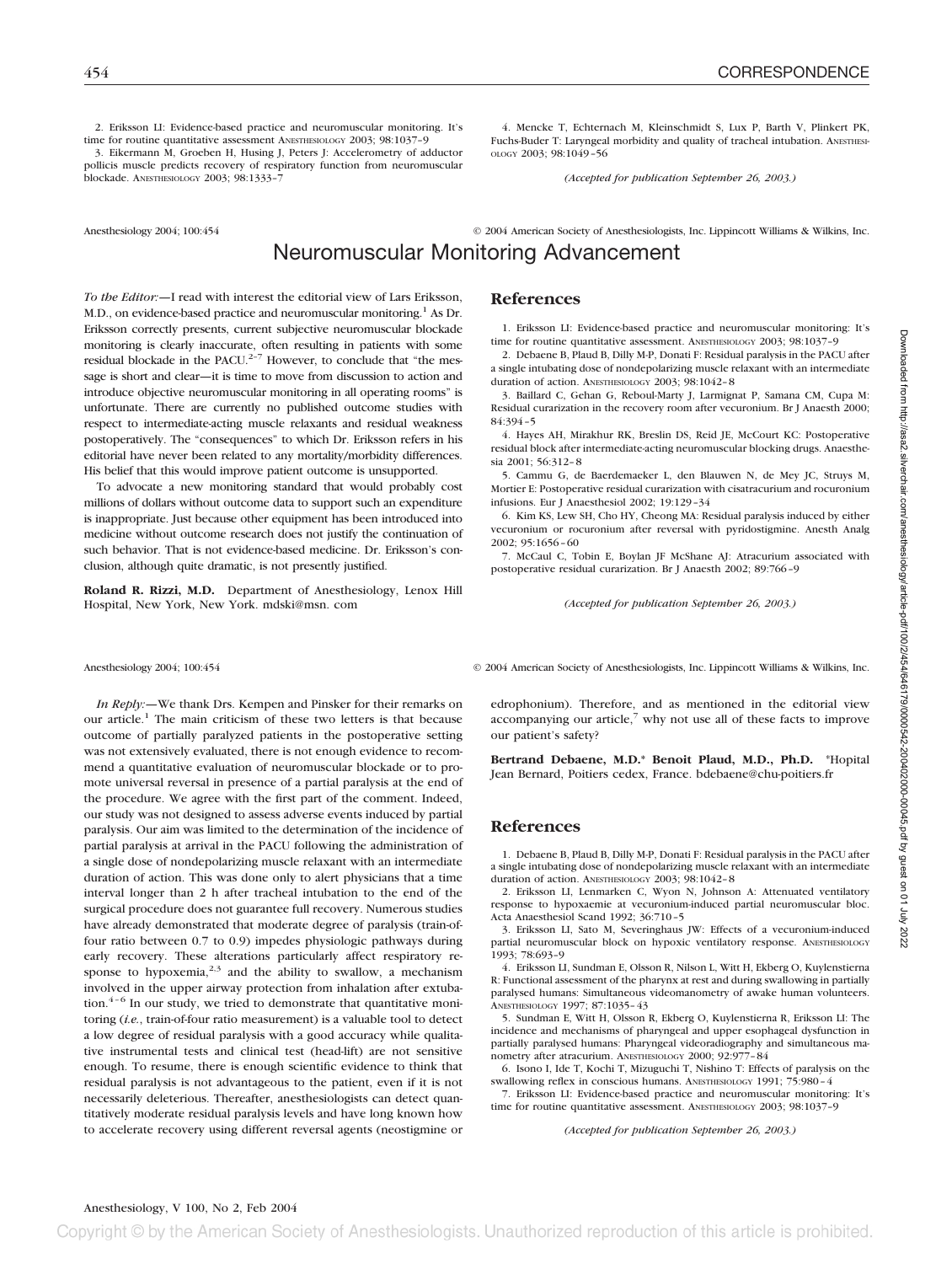*In Reply:—*The interesting comments of Drs. Kempen, Pinsker, and Rizzi regarding my previous editorial in the Journal<sup>1</sup> are, to some extent, similar and offer me the opportunity to comment on this issue from another perspective.

Dr. Kempen focuses on whether we have evidence strong enough to support a change in practice. Like Dr. Pinsker, he also thinks that clinical bedside evaluation is superior to the information given by a neuromuscular monitor. He also states that the acceleromyograph is extremely difficult/impossible to quantify and that more complicated devices may lead to serious problems of costs, time consumption, and accuracy! In this matter, Dr. Kempen partly refers to a study when accelography was not yet in routine clinical use. He also states that recovery includes recovery from all anesthetic agents, not only the neuromuscular blocking drugs. Currently, most commercially available neuromuscular monitoring principles are easy to use and have a simple and rapid setup procedure. Of course, objective neuromuscular monitoring, as mentioned in the editorial, $1$  only detects muscular function rather than recovery from anesthesia within other organ systems (*e.g.*, central nervous system, spinal cord). As such, neuromuscular monitoring provides important pieces of information that cannot be derived from other monitoring principles, such as capnography, spirometry, or end-tidal gas analysis. More important, it is not justified to accept a nonmonitoring attitude merely because one thinks the evidence is insufficient and without having studied the recent literature.

Dr. Pinsker touches on issues related to morbidity and mortality caused by residual block. In this context, he also states that he has not seen a clinical problem with a patient cared for in his practice, which he declares routinely lacks neuromuscular monitoring and reversal agents. He further thinks that more outcome studies are needed before a change in practice can be recommended. As a clinical anesthesiologist who routinely reads our anesthesia journals, I am surprised at this statement. Even without knowing the quality of the data and the protocols that Dr. Pinsker uses, I strongly suggest that he publish his clinical observations about the lack of any problems in his practice, because such findings are in deep contrast to several reports in the anesthesia literature. $2-6$  Moreover, the existence of e few outcome studies<sup>5,6</sup> of the kind Dr. Pinsker wants to see must have escaped his attention. As written in the editorial, investigations of that  $\text{kind}^{5,6}$  and many more clearly demonstrate that such practices result in residual paralysis in many patients, that residual block is a risk factor for the development of postoperative pulmonary complications, and, finally, that such block can be avoided by objective neuromuscular monitor-

Anesthesiology 2004; 100:455  $\degree$  2004 American Society of Anesthesiologists, Inc. Lippincott Williams & Wilkins, Inc.

ing. To my opinion, this sends a clear message to all of us who frequently read anesthesia journals.

Finally, Dr. Rizzi would like to see better outcome studies. Each publication can (and should) be evaluated in this context, which improves the discussion. The editorial<sup>1</sup> tried to do this by putting neuromuscular monitoring in perspective with intraoperative and postoperative studies, thus providing key information, even if further studies are yet to be done. In this light, there is far more scientific evidence that residual neuromuscular block affects outcome in a way that may be hazardous for some patients, with increased risk for pulmonary adverse events occurring late in the postoperative period, when most anesthesiologists are back in the operating room. Solid information $1,7,8$  currently supports the view that failure to introduce objective neuromuscular monitoring into routine anesthetic practice represents substandard care.

Once again, explore the references and join the club! It is time for action and to provide neuromuscular monitoring in our operating theaters.

**Lars I. Eriksson, M.D., Ph.D.** Karolinska Hospital and Institute, Stockholm, Sweden.lars.i.eriksson@ks. se

### **References**

1. Eriksson LI: Evidence-based practice and neuromuscular monitoring: It's time for routine quantitative assessment. ANESTHESIOLOGY 2003; 98:1037-9

2. Lunn JN, Hunter AR, Scott DB: Anaesthesia-related surgical mortality. Anaesthesia 1983; 38:1090–6

3. Cooper AL, Leigh JM, Tring IC: Admissions to the intensive care unit after complications of anesthestic techniques over 10 years. Anaesthesia 1989; 44: 953–8

4. Tiret L, Nivoche Y, Hatton F, Desmonts JM, Vourch G: Complications related to anaesthesia in infants and children: A prospective survey in 40,240 anaesthetics. Br J Anaesth 1988; 61:263–9

5. Gätke MR, Viby-Mogensen J, Rosenstock C, Jensen FS, Skovgaard LT: Postoperative muscle paralysis after rocuronium: Less residual block when acceleromyography is used. Acta Anaesthesiol Scand 2002; 46:207–13

6. Berg H, Viby-Mogensen J, Roed Mortensen CR, Engbaek J, Skovgaard LT: Residual neuromuscular block is a risk factor for postoperative pulmonary complications: A prospective, randomized and blinded study of postoperative complications after atracurium, vecuronium and pancuronium. Acta Anaesthesiol Scand 1997; 41:1095–103

7. Kopman AA: Atracurium associated with postoperative residual curarization (letter). Br J Anaesth 2003; 90:523–4

8. Viby Mogensen J: Postoperative residual curarization and evidence-based anaesthesia. Br J Anaesth 2000; 84: 301–3

*(Accepted for publication September 26, 2003.)*

Anesthesiology 2004; 100:455-6 © 2004 American Society of Anesthesiologists, Inc. Lippincott Williams & Wilkins, Inc.

# Alpha-stat Induced Alkalosis: Cause of Neuronal Apoptosis after Deep Hypothermic Perfusion

*To the Editor:—*We congratulate Ditsworth *et al.* for the elegant biochemical demonstration of mechanisms triggering the apoptosis cascade to eventually cause neuronal death following deep hypothermic circulatory arrest (DHCA) in piglets. $<sup>1</sup>$ </sup>

The authors dismissed the significantly elevated caspase-8 of the cardiopulmonary bypass (CPB) group (see their figure 5) and declined making any comments regarding it, but how do they explain it? We believe it is the key to interpreting the article in the proper perspective. It is indeed documented that ischemic damage, even though reversible, had occurred without arrest, corroborating numerous reports of the overlooked deleterious effects of  $\alpha$ -stat cooling. If circulatory arrest was not induced and  $\alpha$ -stat hypothermia was innocuous,

one would not anticipate activation of caspase-8 or -3, the case of control animals without CPB.

The authors did not find postrewarming (adenosine triphosphate [ATP]) differences between the various groups. However, the issue is the ATP during cooling just before arrest and after the arrest just before rewarming, not after rewarming, because the described caspase-8 and -3 are activated by ischemia, during which time ATP is depleted.

We postulate that the arrest (ischemic) period was the final blow to activate the pathway of caspase-3 and to trigger the irreversible apoptosis cascade whose grounds had been conditioned by the hypothermiainduced Bohr effect (tissue hypoxia caused by the increased affinity of the oxyhemoglobin), aggravated by the  $\alpha$ -stat alkalosis during induction of

Copyright © by the American Society of Anesthesiologists. Unauthorized reproduction of this article is prohibited.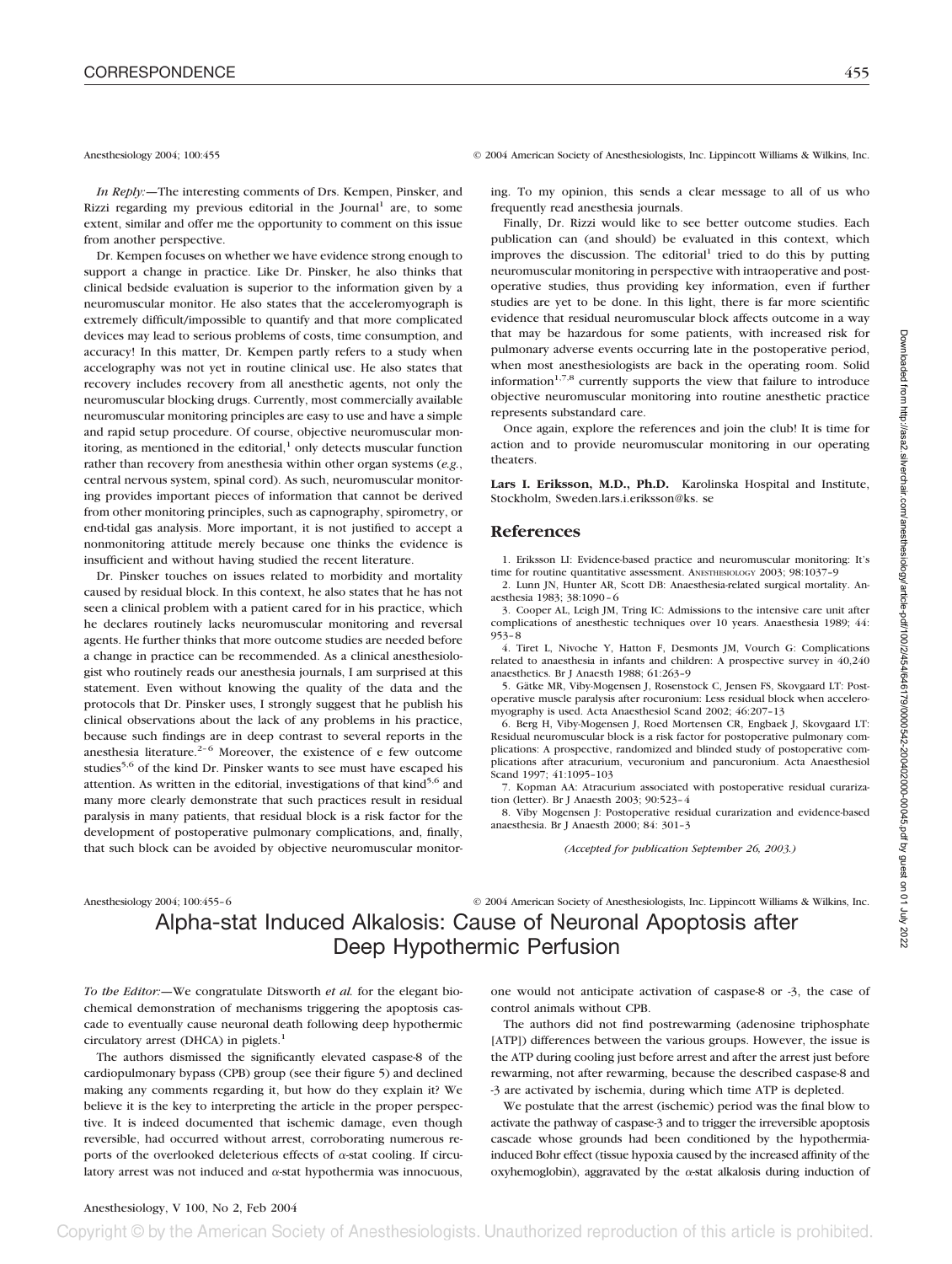hypothermia to the point of caspase-8 activation. In the context of ischemia, apoptosis and necrosis must be a continuum, the fate depending on the extent of spared ATP stores;<sup>2</sup> necrosis is found in the center of brain infarcts, and apoptosis in the surviving penumbra zone. Alkalosis within pH ranges of 7.0 to 8.0 depresses linearly creatine-kinase mediated phosphorylation ( $\sim$  P) reactions;<sup>3</sup> the extremes of pH below 7 or above 8 at which linearity is maintained is not known. During deep  $\alpha$ -stat hypothermia, the actual pH often exceeds far above 8.0; if sustained long enough the decreased synthesis will lead to  $\sim$  P depletion even without arrest, manifested as significant elevation of caspase-8 in the CPB-only group. We postulate that  $\sim$  is further consumed during the arrest to levels below the threshold limits for activation of caspase-3 and leading to the apoptosis cascade. If arrest time is limited, sufficient  $\sim$  still remains for the recovery of ATP synthesis mechanisms on rewarming and oxygenation, leading to the recovery of postrewarming [ATP] levels similar to controls, thus preventing acute cellular death by necrosis. However, because the apoptosis cascade has been already activated, those cells are destined to die 8 to 72 h post-DHCA without involving ATP at that time.

Following is a brief account of some of the widely documented deleterious effects during  $\alpha$ -stat cooling that, despite being significant, were dismissed (as with the caspase-8 in the CPB group in the authors's study) because of the overwhelming findings of circulatory arrest:

- 1. During cooling induction: (a) brain hypoxia,<sup>4</sup> worse with  $\alpha$ -stat hypothermia than with pH-stat hypothermia<sup>5</sup>; (b) brain lactate production<sup>6</sup>; and (c) brain glutamate and nitric oxide release.<sup>7</sup>
- 2. During or after rewarming: (d) brain production of hypoxanthine and xanthine.<sup>8</sup>
- 3. Functional outcome: (e) the time required for electroencephalographic recovery on rewarming correlated with time to electrocerebral silence, and even minimal hypocarbia increased time to electrocerebral silence;<sup>9</sup> (f) worse neurologic performance and worse brain histopathologic injury with longer pre-arrest CPB  $\alpha$ -stat cooling duration.<sup>10</sup>

Cerebral oxygen needs below 18°C could *theoretically* be met by the dissolved oxygen on which  $\alpha$ -stat strategies rely,<sup>11</sup> but dissolved oxygen cannot satisfy requirements at temperatures higher than 18°C, at which the role of oxyhemoglobin (whose dissociation is carbon dioxide– dependent or pH-dependent) is greater. Significant brain lactate production starts during cooling well before arrest, $6$  coinciding with brain hypoxia<sup>4,5</sup> and excitotoxicity.<sup>7</sup> Regardless of the temperature, the  $Ca^{2+}$ extrusion pump is impaired by alkalosis. Alkalosis increases *N*-methyl D-aspartate currents sensitizing to glutamate, $12,13$  thus facilitating the intracellular Na<sup>+</sup> and Ca<sup>2+</sup> influx that cause cytotoxic edema, especially on reperfusion, which is minimized by acidosis.14,15 Mild acidosis reduces glutamate neurotoxicity by decreasing the activation of *N*-methyl Daspartate receptors and, consequently, reducing  $Na<sup>+</sup>$  and  $Ca<sup>2+</sup>$  influx, thus minimizing oxygen-glucose deprivation excitotoxic and reperfusion neuronal injury.12–16

The issue is preserving the metabolic machinery integrity and  $\sim$  P levels during cooling induction. For millions of years, nature $17$  has exploited the protective hyperpolarizing effects of hypothermia due to increased Na<sup>+</sup> efflux<sup>18</sup> and increased Cl<sup>-</sup> conductance<sup>19</sup> of eucapnic ventilation–induced acidosis, which is equivalent to pH-stat perfusion management. Such a strategy maintains aerobic metabolism and integrity of energy requiring membrane pumps, regardless of age, $17$  while fully taking advantage of metabolic depression and decreased release of excitatory aminoacids<sup>20</sup> induced by hypothermia.

Our contention that brain hypoxia (Bohr effect) develops with  $\alpha$ -stat cooling severely enough to cause injury well before arrest induction has been corroborated by the authors' elegant study. pH-stat management was demonstrated to be superior both functionally and histopathologically by the same group,<sup>5,21</sup> and it is regrettable that pHstat–managed (CPB and DHCA) piglets were not included in this study, for we believe that caspase-8 in a CPB group and apoptosis in a DHCA

group would have been prevented or greatly minimized. Supplementary intravenous taurine further potentiated, equivalent to 1.2°C, the protection afforded by pH-stat hypothermia.<sup>22</sup>

## **Tadaomi A. Miyamoto, M.D.\* Koho J. Miyamoto, M.D., Ph.D.**

\* Kyoto University, Graduate School of Medicine, Kyoto, Japan. tkmiyamo@f3.dion.ne.jp

## **References**

1. Ditsworth D, Priestley MA, Loepke AW, Ramamoorthy Ch, McCann J, Staple L, Kurth CD: Apoptotic neuronal death following deep hypothermic circulatory arrest in piglets. ANESTHESIOLOGY 2003; 98:1119–27

2. Eguchi Y, Shimizu S, Tsujimoto Y: Intracellular ATP levels determine cell death fate by apoptosis or necrosis. Cancer Res 1997; 57:1835–40

3. Lawson JWR, Veech RL: Effects of pH and free  $Mg^{2+}$  on the K<sub>eq</sub> of the creatine kinase reaction and other phosphate hydrolyses and phosphate transfer reactions. J Biol Chem 1979; 254:6526–37

4. Nollert G, Nagashima M, Bucerius J, Shin'oka T, Lidov HGW, du Plessis A, Jonas RA: Oxygenation strategy and neurologic damage after deep circulatory arrest: II. Hypoxic versus free radical injury. J Thorac Cardiovasc Surg 1999; 117:1172–9

5. Kurth CD, O'Rourke MM, O'Hara IB: Comparison of pH-stat and alpha-stat cardiopulmonary bypass on cerebral oxygenation and blood flow in relation to hypothermic circulatory arrest in piglets. ANESTHESIOLOGY 1998; 89:110-8

6. Rimpiläinen J, Pokela M, Kiviluoma K, Vainionpää V, Hirvonen J, Ohtonen P, Jäntti V, Anttila V, Heinonen H, Juvonen T: The N-methyl-D-aspartate antagonist memantine has no neuroprotective effect during hypothermic circulatory arrest: A study in the chronic porcine model. J Thorac Cardiovasc Surg 2001; 121:957–70

7. Tseng EE, Brock MV, Kwon CC, Annanata M, Lange MS, Troncoso JC, Johnston MV, Baumgartner WA: Increased intracerebral excitatory amino acids and nitric oxide after hypothermic circulatory arrest. Ann Thorac Surg 1999; 67:371–6

8. Pesonen EJ, Peltola KI, Korpela RE, Sairanen HI, Leijala MA, Raivio KO, Andersson SH: Delayed impairment of cerebral oxygenation after deep hypothermic circulatory arrest in children. Ann Thorac Surg 1999; 67:1765–70

9. Stecker MM, Cheung AT, Pochettino A, Kent GP, Patterson T, Weiss SJ, Bavaria JE: Deep hypothermic circulatory arrest: II. Changes in electroencephalogram and evoked potentials during rewarming. Ann Thorac Surg 2001; 71:22–8

10. Kurth CD, Priestley M, Golden J, McCann J, Raghupathi R: Regional patterns of neuronal death after deep hypothermic circulatory arrest in newborn pigs. J Thorac Cardiovasc Surg 1999; 118:1068–77

11. Dexter F, Hindman BJ: Theoretical analysis of cerebral venous blood hemoglobin's oxygen saturation as an index of cerebral oxygenation during hypothermic cardiopulmonary bypass: a counter-proposal to the "luxury perfusion" hypothesis. ANESTHESIOLOGY 1995; 83:405-12

12. Schwiening CJ, Thomas RC: pH consequences of calcium regulation, in pH and brain function. Edited by Kaila K, Ranson B. New York, Wiley-Liss, 1998, pp 277–88

13. Giffard RG, Weiss JH, Choi DW: Extracellular alkalinity exacerbates injury of cultured cortical neurons. Stroke 1992; 23:1817–21

14. Lascola CD, Kraig RP: Astroglial pH during and after global ischemia, in pH and brain function. Edited by Kaila K, Ranson B. New York, Wiley-Liss, 1998, pp 583–603

15. Giffard RG, Monyer H, Christine CW, Choi DW: Acidosis reduces NMDA receptor activation, glutamate neurotoxicity, and oxygen-glucose deprivation neuronal injury in cortical cultures. Brain Res 1990; 506:339–342

16. Ballanyi K, Kaila K: Activity-evoked changes in intracellular pH, in pH and brain function. Edited by Kaila K, Ranson B. New York, Wiley-Liss, 1998, pp 291–308

17. Lutz PL, Nilsson GE: The brain without oxygen. Austin, Landes Bioscience and Chapman & Hall, 1997, pp 103–88

18. Chapman RA, Suleiman MS, Rodrigo GC, Minezaki KK, Chatmara KR, Little CR, Mistry DK, Allen TJA: Intracellular taurine, intracellular sodium and defense against cellular damage, Ionic Channels and Effect of Taurine on the Heart. Edited by Noble D, Earm YE, Norwell, Boston, Kluwer Academic Publishers, 1993, pp 73–91

19. Ferroni S, Nobile M, Caprini M, Rapisarda C: pH modulation of an inward rectifier chloride current in cultured rat cortical astrocytes. Neuroscience 2000; 100:431–8

20. Nakashima K, Todd MM: Effects of hypothermia, pentobarbital, and isoflurane on postdepolarization aminoacid release during complete global cerebral ischemia. ANESTHESIOLOGY 1996; 85:161–8

21. Priestley MA, Golden JA, O'Hara IB, McCann J, Kurth CD: Comparison of neurologic outcome after deep hypothermic circulatory arrest with alpha-stat and pH-stat cardiopulmonary bypass in newborn pigs. J Thorac Cardiovasc Surg 2001; 121:336–43

22. Ohno N, Miyamoto KH, Miyamoto TA: Taurine potentiates the efficacy of hypothermia. Asian Cardiovasc Thorac Ann 1999; 7:267–71

*(Accepted for publication September 26, 2003.)*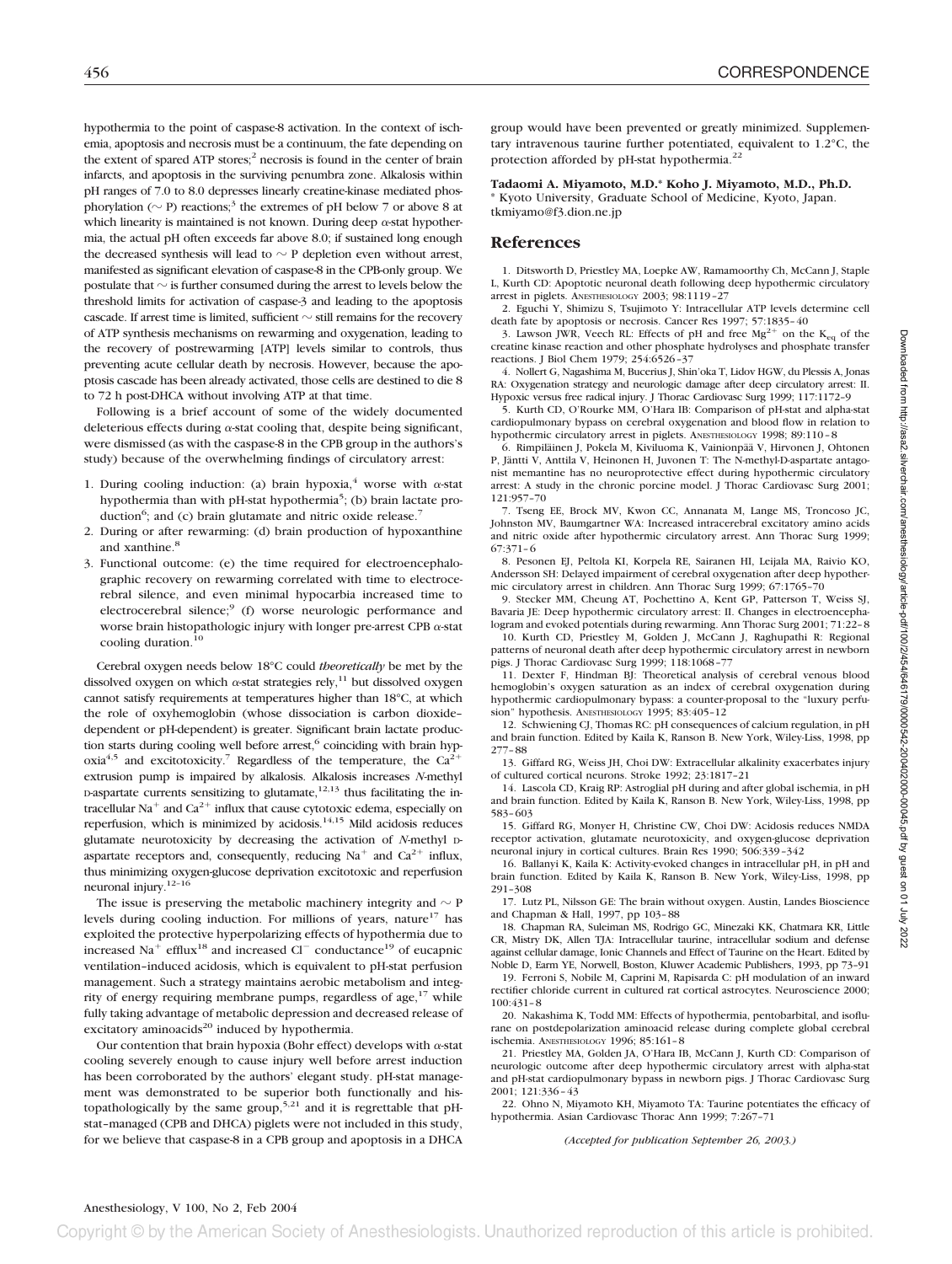*In Reply:—*We thank Dr. Tadaomi A. Miyamoto and Dr. Koho J. Miyamoto for their interest in our work. We share their perception that the use of pH-stat management during cardiopulmonary bypass (CPB) for cardiovascular surgery in neonates confers neurologic protection compared with the use of  $\alpha$ -stat management during CPB.<sup>1–3</sup> However, we do not agree with their theory that  $\alpha$ -stat management during CPB cooling "primes the system" for neuronal apoptosis after deep hypothermic circulatory arrest. This theory is based on their selective interpretation of caspase-8 data in our study and altered brain bioenergetics data in other studies.<sup>4,5</sup>

First, we cannot conclude that caspase-8 was elevated following -stat CPB cooling. Although caspase-8 was elevated in Western blot analysis, as the authors point out, we did not find increased caspase-8 by immunohistochemistry or enzyme assays in the same brain specimens. Thus, the evidence for caspase-8 elevation was not conclusive. Moreover, we observed no functional impairment, histopathologic damage, or caspase-3 activation following deep hypothermic CPB using  $\alpha$ -stat management.

Second, the experimental evidence for brain energetic failure during  $\alpha$ -stat CPB cooling is conflicting. During  $\alpha$ -stat CPB cooling, adenosine triphospate is preserved and cerebral hemoglobin oxygenation increases.<sup>6</sup> Whereas early work suggested cytochrome  $aa_3$  reduction during -stat CPB cooling (supporting the idea of bioenergetic failure), recent work refutes the validity of these cytochrome  $aa_3$  measurements.<sup>2,7,8</sup>

In summary, our interpretation of the literature is that pH-stat management for CPB provides neurologic protection for neonates through multiple mechanisms, but  $\alpha$ -stat management does not, in and of itself, induce neurologic injury.

Anesthesiology 2004; 100:457 © 2004 American Society of Anesthesiologists, Inc. Lippincott Williams & Wilkins, Inc.

**Andreas W. Loepke, M.D., Ph.D.,\* Dara Ditsworth, B.A., B.S., John C. McCann, B.S., C. Dean Kurth, M.D.** \*Cincinnati Children's Hospital Medical Center, University of Cincinnati School of Medicine, Cincinnati, Ohio. andreas.loepke@cchmc.org

### **References**

1. Kurth CD, O'Rourke MM, O'Hara IB, Uher B: Brain cooling efficiency with pH-stat and alpha-stat cardiopulmonary bypass in newborn pigs. Circulation 1997; 96:358–63

2. Kurth CD, O'Rourke MM, O'Hara IB: Comparison of pH-stat and alpha-stat cardiopulmonary bypass on cerebral oxygenation and blood flow in relation to hypothermic circulatory arrest in piglets. ANESTHESIOLOGY 1998; 89:110-8

3. Priestley MA, Golden JA, O'Hara IB, McCann J, Kurth CD: Comparison of neurologic outcome after deep hypothermic circulatory arrest with alpha-stat and pH-stat cardiopulmonary bypass in newborn pigs. J Thorac Cardiovasc Surg 2001; 121:336–43

4. Ditsworth D, Priestley MA, Loepke AW, Ramamoorthy C, McCann J, Staple L, Kurth CD: Apoptotic neuronal death following deep hypothermic circulatory arrest in piglets. ANESTHESIOLOGY 2003; 98:1119–27

5. Aoki M, Nomura F, Stromski ME, Tsuji MK, Fackler JC, Hickey PR, Holtzman DH, Jonas RA: Effects of pH on brain energetics after hypothermic circulatory arrest. Ann Thorac Surg 1993; 55:1093–103

6. Kurth CD, Steven JM, Nicolson SC: Cerebral oxygenation during pediatric cardiac surgery using deep hypothermic circulatory arrest. ANESTHESIOLOGY 1995; 82:74–82

7. Hiramatsu T, Miura T, Forbess JM, Du Plessis A, Aoki M, Nomura F, Holtzman D, Jonas RA: pH strategies and cerebral energetics before and after circulatory arrest. J Thorac Cardiovasc Surg 1995; 109:948–57

8. Sakamoto T, Jonas RA, Stock UA, Hatsuoka S, Cope M, Springett RJ, Nollert G: Utility and limitations of near-infrared spectroscopy during cardiopulmonary bypass in a piglet model. Pediatr Res 2001; 49:770–6

*(Accepted for publication September 26, 2003.)*

Anesthesiology 2004; 100:457 © 2004 American Society of Anesthesiologists, Inc. Lippincott Williams & Wilkins, Inc. Residual Neuromuscular Blockade: Importance of Upper Airway **Integrity** 

*To the Editor:—*Eikermann *et al.* are to be commended for rekindling interest in the importance of upper airway obstruction with residual paralysis.1 Previous observations in partially paralyzed volunteers indicated that although expiratory muscle strength was more impaired than inspiratory strength, expiratory flows were relatively more well maintained than inspiratory flows.<sup>2</sup> These decreased inspiratory flows could not be simply attributed to decreased effort or driving pressure. Rather, flows are reduced out of proportion to the diminished inspiratory muscle strength. The inspiratory flow patterns suggested a variable extrathoracic obstruction that was most likely the result of weakened airway abductor muscle activity during inspiration. Consequently, many patients who may demonstrate inspiratory muscle strength (maximal inspiratory pressure) ample for ventilation may still have diminished strength in muscles necessary for upper airway protection.3

Also implicit in the Eikermann study<sup>1</sup> is the relatively poor sensitivity of forced vital capacity and its inspiratory subdivision as indicators of neuromuscular block, or more specifically, respiratory muscle weakness. The relationship between vital capacity and respiratory muscle strength in supine partially curarized subjects is curvilinear.<sup>4</sup> That is to say, relatively large decrements in respiratory pressure generation must occur before volume reductions result. Thus, the relative preservation of vital capacity does not indicate a similar preservation of respiratory muscle strength as is often assumed. Such assumptions appear to be

valid in the rather clinically irrelevant upright seated position.<sup>5</sup> In supine subjects, whose mechanics are likely to be similar to Eikermann *et al.*'s semirecumbent subjects, $\frac{1}{1}$  the greater efficiency of the diaphragm and the diminished contribution of rib cage expansion provide better preservation of lung volume.

**Thomas J. Gal, M.D.** University of Virginia Health System, Charlottesville, Virginia. tjgbmw@earthlink.net

## **References**

1. Eikermann M, Groeben H, Hüsing J, Peters J: Accelerometry of adductor pollicis muscle predicts recovery of respiratory function from neuromuscular blockade. ANESTHESIOLOGY 2003; 98:1333–7

2. Gal TJ, Arora NS: Respiratory mechanics in supine subjects during progressive partial curarization. J Appl Physiol 1982; 52:57-63

3. Pavlin EG, Holle RH, Schoene RB: Recovery of airway protection compared with ventilation in humans after paralysis with curare. ANESTHESIOLOGY 1989; 70:381–5

4. Gal TJ, Goldberg SK: Relationship between respiratory muscle strength and vital capacity during partial curarization in awake subjects. ANESTHESIOLOGY 1981; 54:141–7

5. Saunders NA, Rigg JRA, Pengelly LD, Campbell EJM: Effect of curare on maximum static PV relationships of the respiratory system. J Appl Physiol 1978; 44:589–95

*(Accepted for publication September 26, 2003.)*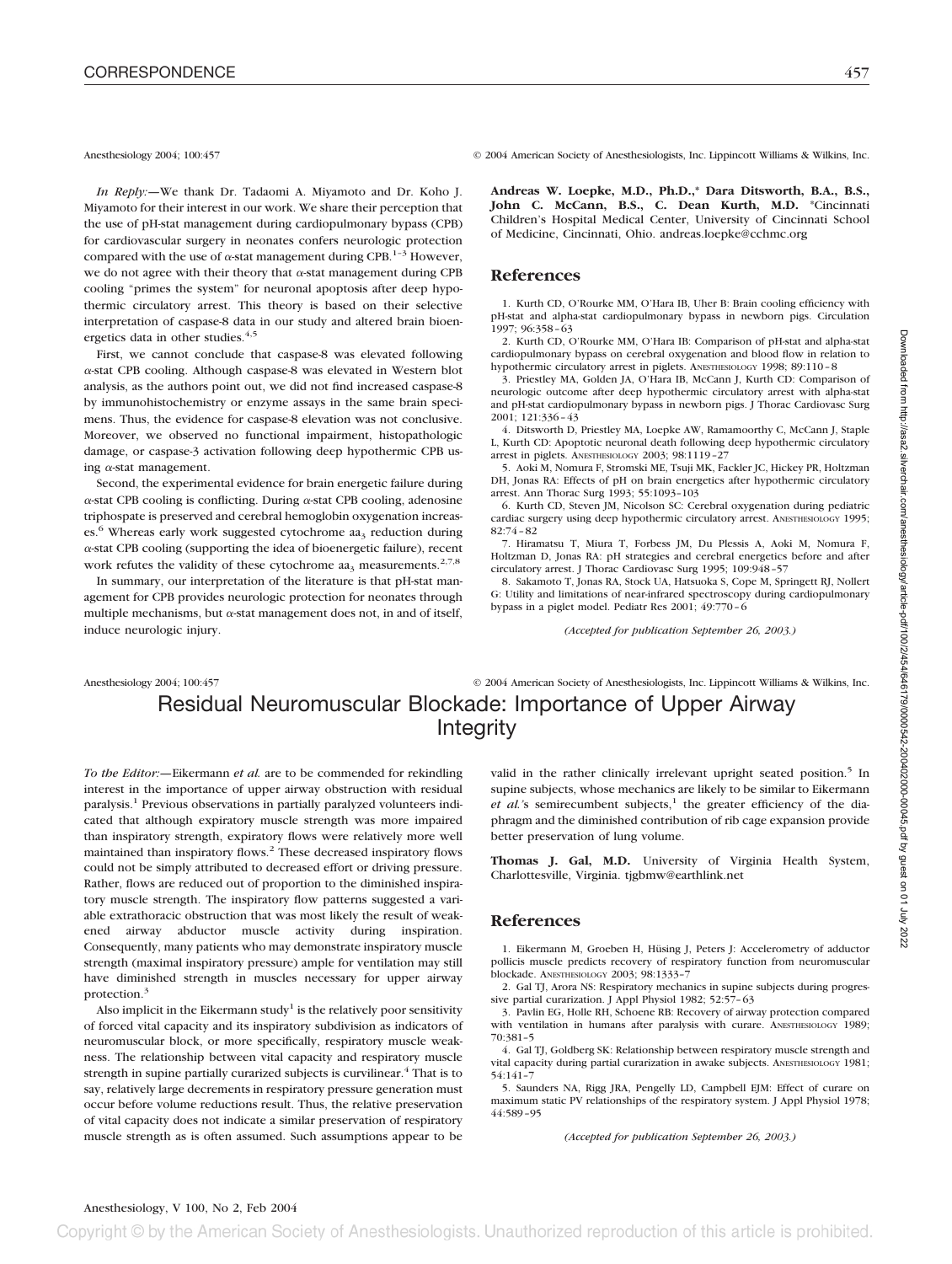*In Reply:*—We appreciate Dr. Gal's interest in our work.<sup>1</sup> In our study, inspiratory flow was more affected by residual paralysis than expiratory flow. We agree that it is unlikely that persistent inspiratory flow impairment was evoked by residual blockade of inspiratory respiratory muscles, which are believed to be least affected by curarization.<sup>2</sup> Rather, pharyngeal muscle dysfunction shown to persist after recovery of thumb muscles from partial neuromuscular blockade is likely responsible.<sup>3</sup> However, to our knowledge the dose-response relationship or recovery profile of neuromuscular blocking agents at pharyngeal muscles has not yet been studied. In fact, it is unclear whether relaxation of a particular airway abductor muscle is responsible for persistent extrathoracic airway obstruction. Furthermore, there are no data on the time course of the suggested upper airway obstruction over the respiratory cycle. Therefore, Dr. Gal's hypothesis, that persistent inspiratory flow limitation during partial paralysis is due to variable extrathoracic obstruction as the result of weakened airway muscle activity during inspiration, is yet to be confirmed.

We cannot (and did not intend to) pinpoint to which degree the effects of relaxation on pulmonary function are evoked by diminution of respiratory strength and/or upper airway obstruction. Irrespective of responsible mechanisms, our data show that respiratory function can still be seriously impaired despite recommended neuromuscular function test results suggesting adequate neuromuscular recovery.

We agree with Dr. Gal that sensitivity to detect residual paralysis by forced vital capacity measurements is low. Our data suggest that measurements of forced inspiratory flow and assessment of the ability

Anesthesiology 2004; 100:458 **Canadiates**  $\degree$  2004 American Society of Anesthesiologists, Inc. Lippincott Williams & Wilkins, Inc.

of normal swallow may be more sensitive.<sup>1</sup> In turn, however, our data also indicate that a marked forced vital capacity decrease may occur even with minimal neuromuscular blockade, suggesting impaired muscle strength.<sup>4</sup> As respiratory muscle weakness can result in an ineffective cough with inability to clear secretions from the airways, $5$  we consider forced vital capacity recovery relevant for preventing pulmonary complications.

**Matthias Eikermann, M.D.,\* Harald Groeben, M.D., Jürgen** Peters, M.D. \*Universitätsklinikum Essen, Essen, Germany. matthias.eikermann@uni-essen.de

### **References**

1. Eikermann M, Groeben H, Hüsing J, Peters J: Accelerometry of adductor pollicis muscle predicts recovery of respiratory function from neuromuscular blockade. ANESTHESIOLOGY 2003; 98:1333–7

2. Saunders NA, Rigg JR, Pengelly LD, Campbell EJ: Effect of curare on maximum static PV relationships of the respiratory system. J Appl Physiol 1978; 44:589–95

3. Sundman E, Witt H, Olson R, Ekberg O, Kuylenstierna R, Erikson L: The incidence and mechanisms of pharyngeal and upper esophageal dysfunction in partially paralyzed humans. ANESTHESIOLOGY 2000; 92:977–84

4. Gal TJ, Goldberg SK: Relationship between respiratory muscle strength and vital capacity during partial curarization in awake subjects. ANESTHESIOLOGY 1981; 54:141–7

5. Arora NS, Gal TJ: Cough dynamics during progressive expiratory muscle weakness in healthy curarized subjects. J Appl Physiol 1981; 51:494–8

*(Accepted for publication September 26, 2003.)*

## Anesthesiology 2004; 100:458 © 2004 American Society of Anesthesiologists, Inc. Lippincott Williams & Wilkins, Inc. Genetic Markers: Not Yet Ready for Prime Time

*To the Editor:—*In their recent review, Ziegeler *et al.*<sup>1</sup> present their view of the future of medicine in which assessment of perioperative risk and prediction of perioperative outcome soon will be enhanced through genotyping of patients. However, the quick jump from increased genetic knowledge to improved health is not assured, as was recently pointed out by Floyd Bloom, President of the American Association for the Advancement of Science. $<sup>2</sup>$  For example, knowledge of</sup> the specific mutation responsible for Huntington disease has not led to prevention, better treatment, or even an animal model for this condition. The authors also state, "Increasing evidence suggests an association between APO  $\varepsilon$ 4 genotype and neurocognitive dysfunction after CPB."1 I should regard the supporting evidence for this conclusion to be, at best, uncertain given that the association between genotype and neurocognitive dysfunction could be demonstrated in only the first of three publications on the subject. $3-5$ 

David C. Warltier, M.D., Ph.D., served as acting Editor-in-Chief for this exchange.

*In Reply:—*Dr. Butterworth questions whether the use of genetic information from clinical studies to examine the impact of genetic variability on disease characterization and outcome, or *functional genomics*, is ready for "prime time." However, before replying to that

† Available at: http://www.genome.gov/11006929. Accessed October 8, 2003.

Downloaded from http://asa2.silverchair.com/anesthesiology/article-pdf/100/2/454/646179/0000542-200402000-00045.pdf by guest on 01 July 2022 Downloaded from http://asa2.silverchair.com/anesthesiology/article-pdf/100/2/454/646179/0000542-200402000-00045.pdf by guest on 01 July 2022

**John Butterworth, M.D.** Wake Forest University School of Medicine, Winston-Salem, North Carolina. jbutter@wfubmc. edu

## **References**

1. Ziegeler S, Tsusaki BE, Collard CD: Influence of genotype on perioperative risk and outcome. ANESTHESIOLOGY 2003; 99:212–9

2. Bloom FE: Science as a way of life: Perplexities of a physician-scientist (presidential address). Science 2003; 300:1680–5

3. Tardiff BE, Newman MF, Saunders AM, Strittmatter WJ, Blumenthal JA, White WD, Croughwell ND, Davis RD Jr, Roses AD, Reves JG: Preliminary report of a genetic basis for cognitive decline after cardiac operations. The Neurologic Outcome Research Group of the Duke Heart Center. Ann Thorac Surg 1997; 64:715–20

4. Steed L, Kong R, Stygall J, Acharya J, Bolla M, Harrison MJG, Humphries SE, Newman SP: The role of apolipoprotein in E in cognitive decline after cardiac operation. Ann Thorac Surg 2001; 71:823–6

5. Robson MJA: Apolipoprotein E and neurocognitive outcome from coronary artery surgery. J Neurol Neurosurg Psychiatry 2002; 72:675–6

*(Accepted for publication October 29, 2003.)*

Anesthesiology 2004; 100:458-9 © 2004 American Society of Anesthesiologists, Inc. Lippincott Williams & Wilkins, Inc.

question, a brief review of the history of genetics may be in order. On April 14, 2003, the Human Genome Project announced the complete sequencing of the human genome† just 11 days shy of the fiftieth anniversary of Watson's and Crick's seminal description of the DNA double helix. During this brief timespan, we have witnessed the use of genomics for the rapid identification of newly discovered pathogens, such as that involved in the severe acute respiratory syndrome (SARS); the use

Copyright © by the American Society of Anesthesiologists. Unauthorized reproduction of this article is prohibited.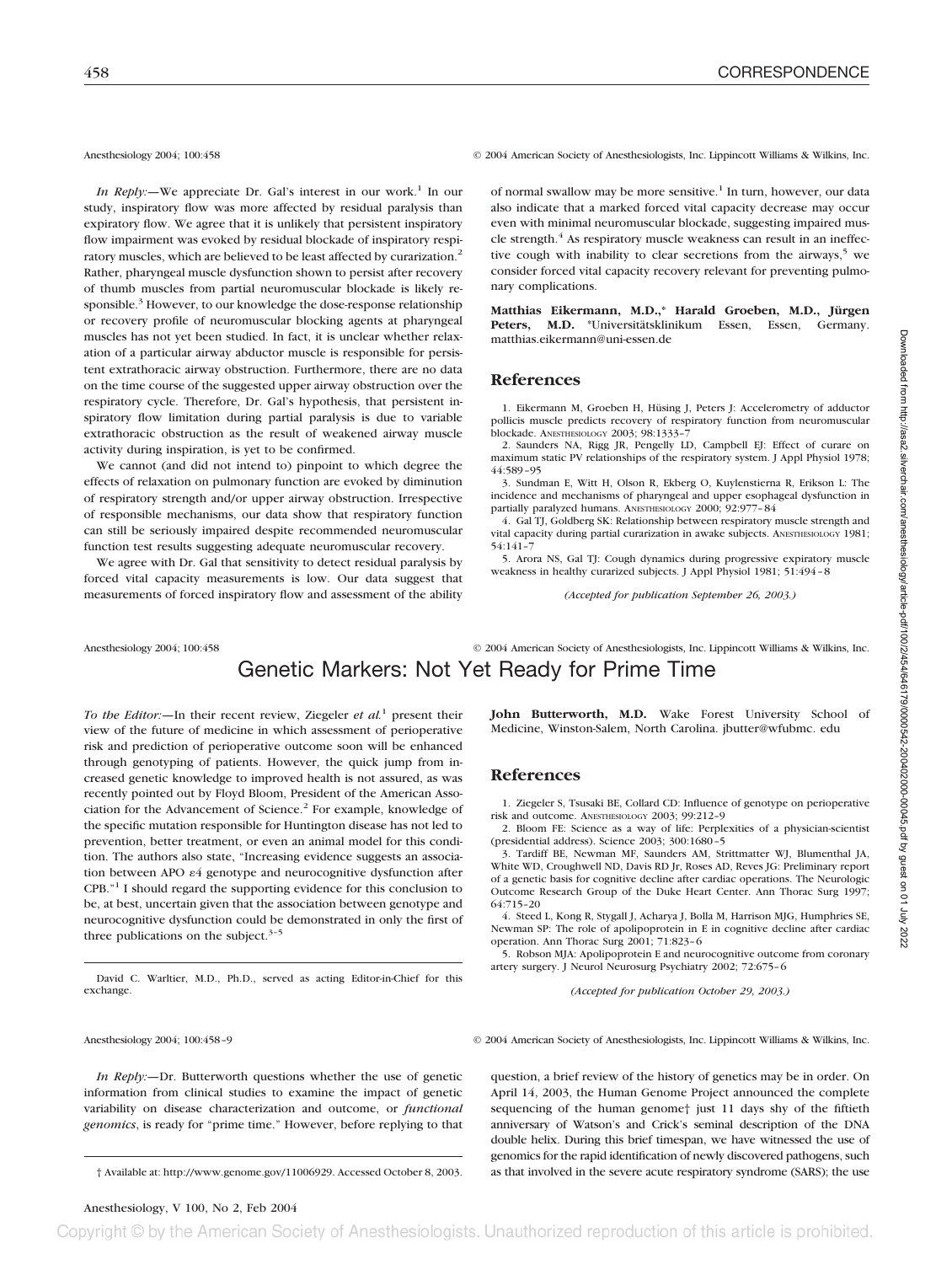of gene-expression profiling to assess cancer prognosis and guide therapy; the use of genotyping to stratify patients according to the risk of a disease, such as prolonged QT interval syndrome or myocardial infarction; the use of genotyping to increase our understanding of drug pharmacokinetics and pharmocodynamics; and the use of genetics for tissue engineering and the cloning of several different species. $1-4$  Recently, the National Human Genome Research Institute announced the formation of the International HapMap project, which will attempt to improve the ease and accuracy of human genetic risk profiling by creating a haplotype map consisting of approximately 500,000 tag single nucleotide polymorphisms from the more than 10 million that exist within the human genome. Even in diseases such as Huntington chorea, in which identification of the specific causative mutation has yet to lead to improved treatment, patients and their families have benefited from genetic counseling.5 *All of these mind-boggling accomplishments have occurred within a single generation.*

Is perioperative functional genomics ready for prime time? Maybe not quite yet. But one thing is assured: If genetic advances continue to occur at the current rate and the discipline of anesthesiology remains on the sidelines, we may very well find ourselves in the scientific "reruns" instead of at the forefront of novel, cutting-edge research.

**Stephan Ziegeler, M.D., Byron E. Tsusaki, D.O., Charles D. Collard, M.D.\*** \*University of Texas Health Science Center at Houston and Baylor College of Medicine, and Texas Heart® Institute, St. Luke's Episcopal Hospital, Houston, Texas. ccollard@heart.thi.tmc.edu

## **References**

1. Sullenger BA: Targeted genetic repair: An emerging approach to genetic therapy. J Clin Invest 2003; 112:310–1

2. Guttmacher AE, Collins FS: Welcome to the genomic era. N Engl J Med 2003; 349:996–8

3. Burke W: Genomics as a probe for disease biology. N. Engl J Med 2003; 349:969–74

4. Collins FS, Green ED, Guttmacher AE, Guyer MS: A vision for the future of genomics research. Nature 2003; 422:835–47

5. Hogarth P: Huntington's disease: A decade beyond gene discovery. Curr Neurol Neurosci Rep 2003; 3:279–84

*(Accepted for publication October 29, 2003.)*

## Anesthesiology 2004; 100:459–60 © 2004 American Society of Anesthesiologists, Inc. Lippincott Williams & Wilkins, Inc. Base Excess and Strong Ion Difference: Clinical Limitations Related to Inaccuracy

*To the Editor:—*The problem of method-related errors, arising from different measuring technologies on calculation of the anion gap and the strong ion difference, was clearly demonstrated in patients in a recent study by Morimatsu *et al.*<sup>1</sup> Mean values differed significantly, in some cases leading to a diverging assessment of the acid-base or electrolyte status. To a clinician, however, this is not acceptable.

All quantities, including the base excess (BE), used for diagnosis of nonrespiratory acid-base disturbances (*e.g.*, metabolic, renal, or intestinal) are calculated quantities. Hence, each quantity must be assessed for reliability and associated diagnostic interpretation (normal range and normal values: mean  $\pm$  SD; pathologic range). This greatly depends on the inaccuracy and imprecision of each of the measured primary values used in the particular calculation and on how these are propagated. BE is usually obtained with arterial blood from measured pH, partial pressure of carbon dioxide  $(PCO<sub>2</sub>)$ , and hemoglobin-concentration in a blood gas analyzer, the strong ion difference from measured plasma electrolyte concentrations (*e.g.*, Na, K, Cl, lactate).

For clinical practice, we propose the whole blood BE, which should be preferably used depending on the following considerations:

**Inaccuracy of calculated BE:** If correctly calculated, BE can be obtained from measured pH,  $PCO<sub>2</sub>$ , oxygen saturation, and total hemoglobin in any blood sample (venous or arterial). Over the whole range  $(-30 \text{ to } +30 \text{ mmol/l})$ , mean inaccuracy is less than 1 mmol/l.<sup>2</sup>

**Normal values for BE and variability:** Normal values for BE in arterialized capillary blood of men  $(n = 20)$  are  $-0.1 \pm 1.2$  mmol/l, and of women (n = 20),  $-1.0 \pm 1.1$  mmol/l.<sup>3</sup> Variability of BE in healthy individuals is very low and could be reproduced if calculated also from measurement in venous blood. Typical results (mean  $\pm$  SD) as obtained with blood from the vena cubitalis (50 healthy volunteers: colleagues and medical students) are shown in Table 1. Values for pH, PCO2, partial pressure of oxygen, and oxygen saturation were measured in a blood gas analyzer (AVL OMNI 9; Roche Diagnostics, Mannheim, Germany), calibrated with two precision buffers for pH (Radiometer phosphate buffer S 1500; S 1510), and the mean calculated BE was  $-0.1$  $\pm$  1 mmol/l. It should be noted that the SD of BE is still low, even though measured values used in the calculation varied largely (Table 1).

**Tolerable values of inaccuracy:** Representative normal values and maximal inaccuracy of the measured acid-base and electrolyte variables in blood, as tolerated by the recommendations of the German **Table 1. Normal Values for the Base Excess (BE) from Venous**  $Blood (n = 50)$ 

|               | Mean    | $\pm$ SD |
|---------------|---------|----------|
| рH            | 7.352   | 0.023    |
| $PCO2$ , mmHg | 51.2    | 4.9      |
| $Po_2$ , mmHg | 28.6    | 10.2     |
| $So_2, %$     | 49.2    | 22.0     |
| BE, mmol/l*   | $-0.10$ | 1.0      |

 $*$  BE is calculated from measured venous pH,  $PCO<sub>2</sub>$ ,  $SO<sub>2</sub>$ , and total Hb.

 $Pco<sub>2</sub>$  = partial pressure of carbon dioxide;  $Po<sub>2</sub>$  = partial pressure of oxygen;  $So<sub>2</sub> = oxygen saturation.$ 

Medical Association (Bundesärztekammer 2002, Köln, Germany) for the electrolyte concentrations in the plasma are Na  $142 \pm 2.8$  mmol/l (2.0%); K 4.5  $\pm$  0.2 mmol/l (3.7%); Cl 103  $\pm$  4.1 mmol/l (4%); and lactate 1.5  $\pm$  0.1 mmol/l (6%). Using these figures, the normal value of the strong ion difference (Na + K – Cl – lactate) is calculated as  $42 \pm 5.0$  mmol/l, with high inaccuracy from propagation of errors. Hence, reliability is strongly reduced, dominated by the largest errors (Na:  $\pm$  2.8 mmol/l; Cl:  $\pm$  4.1 mmol/l).

In comparison, normal BE is  $0 \pm 2.2$  mmol/l when calculated from normal values of pH 7.40  $\pm$  0.02, Pco<sub>2</sub> 40  $\pm$  1.6 mmHg (4%), hemoglobin 15  $\pm$  0.3 g/dl (2%), and full oxygen saturation  $\sim$  100%. Reliability of BE is mainly affected by the inaccuracy of measurement for pH and Pco<sub>2</sub>, whereas that for hemoglobin is negligible.

**BE as a prognostic factor:** The diagnostic use and prognostic value of BE is well documented. Among 10 clinical hemodynamic and 20 blood laboratory parameters tested, change in BE proved to be the best predictor of blood volume changes in a canine hemorrhagic shock model.<sup>4</sup> In critically ill patients BE has been established as an independent predictor of mortality<sup>5</sup> and endpoint of resuscitation. On the basis of 8,200 polytrauma patients, statistically selected out of 15,200 from four clinical studies, mortality increased significantly with a decrease in BE,  $e.g.,$  approximately by 25% if the assessed BE was  $-6$  mmol/l within the first 24 h after admission (see figure 4 in reference  $6$ ).<sup>6</sup>

**Conclusions:** Because mortality may increase considerably  $(\sim 8\%)$ when BE is decreased by only 2 mmol/l, the clinical requirements for

## Anesthesiology, V 100, No 2, Feb 2004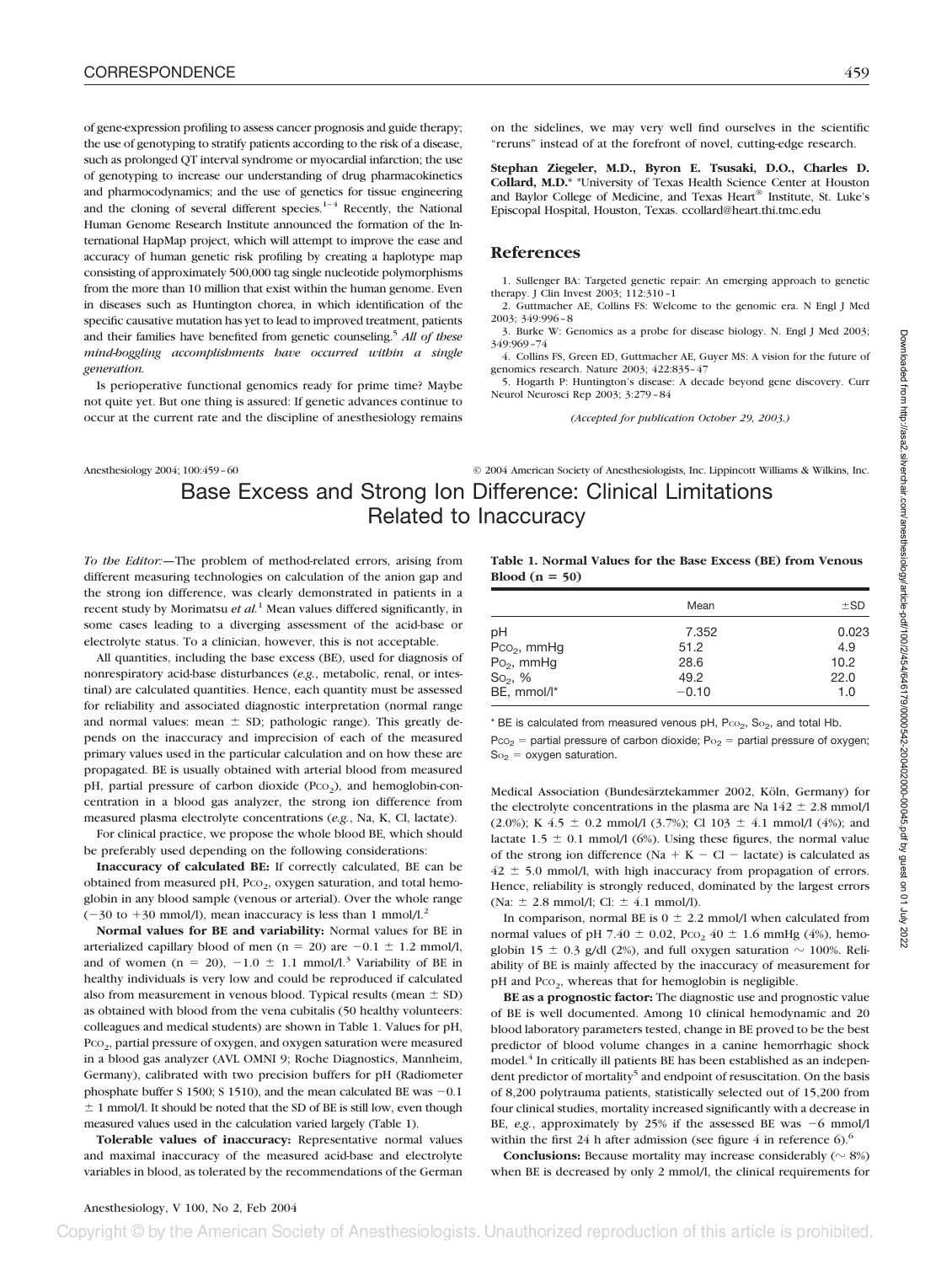reliability (inaccuracy, imprecision) should be high  $(\leq 2 \text{ mmol/l})$ . By using present standard measuring technology, this is met only for the BE and not for the strong ion difference or lactate alone. The latter should be used only as secondary parameters in combination with the BE for a differential diagnosis, *e.g.*, nonrespiratory acidosis correlated to lactate, hyperchloremia, or anion gap.7

**Rolf Zander, Prof. Dr. med. Werner Lang, Dr. rer. nat.\*** \*Institut für Physiologie und Pathophysiologie, Johannes Gutenberg-Universität Mainz, Mainz, Germany. wlang@uni-mainz

## **References**

1. Morimatsu H, Rocktäschel J, Bellomo R, Uchino S, Goldsmith D, Gutteridge G: Comparison of point-of-care *versus* central laboratory measurement of electrolyte concentrations on calculations of the anion gap and the strong ion difference. ANESTHESIOLOGY 2003; 98:1077–84

2. Lang W, Zander R: The accuracy of calculated base excess in blood. Clin Chem Lab Med 2002; 40:404–10

3. Lentner C: Physical chemistry, blood, somatometric data, Geigy Scientific Tables, volume 3. Edited by Lentner C. Basel, Ciby-Geigy Limited, 1984, p 73

4. Waisman Y, Eichacker PQ, Banks SM, Hoffman WD, MacVittie TJ, Natanson C: Acute hemorrhage in dogs: Construction and validation of models to quantify blood loss. J Appl Physiol 1993; 74:510–19

5. Neugebauer E, Zander R: Clinical relevance of base excess and lactate concentration (editorial). Anästhesiol Intensivmed Notfallmed Schmerzther 2002; 37:341–2

6. Zander R: Diagnostische und therapeutische Bedeutung von Base Excess und Lactatkonzentration. Anästhesiol Intensivmed Notfallmed Schmerzther 2002; 37:347–9

7. Brill SA, Stewart TA, Brundage SI, Schreiber MA: Base deficit does not predict mortality when secondary to hyperchloremic acidosis. Shock 2002; 17:459–62

*(Accepted for publication September 6, 2003.)*

Anesthesiology 2004; 100:460 © 2004 American Society of Anesthesiologists, Inc. Lippincott Williams & Wilkins, Inc.

is similar to the sex-based *LMA™* size recommendation for adult

Our formula is convenient for pediatric patients, although it cannot be used in infants weighing less than 5 kg. In addition, the formula

**Shuichi Hirai, M.D.,\* Reiko Nakamura, M.D., Nobuhiro Maekawa, M.D.** \* Kagawa Medical School, Kagawa, Japan.

1. Brimacombe JR, Brain AIJ: Preparation for use, The Laryngeal Mask Airway: A Review and Practical Guide. Edited by Brimacombe JR, Brain AIJ, London,

2. Kagawa T, Obara H: An easy formula to remember the laryngeal mask airway size-patient weight relationship. ANESTHESIOLOGY 2000; 92:631–2 3. Brimacombe JR, Berry AM, Campbell RC, Verghese RC: Selection of proper

*(Accepted for publication June 20, 2003.)*

# Alternative Formula for *Laryngeal Mask Airway™* Size Selection

patients.<sup>3</sup>

does not require a pocket calculator.

shina\_mon@hotmail.com

Saunders, 1997, pp 52–64

**References**

*To the Editor:—*Size selection of the *Laryngeal Mask Airway™* (*LMA™*; Laryngeal Mask Company Limited, San Diego, CA) is important for avoiding complications and is based on patient body weight.<sup>1</sup> The previously proposed formula for determining the appropriate *LMA™* size<sup>2</sup> is impractical because it contains the square root of the patient's body weight. We advocate here an alternative formula: *LMA<sup>TM</sup>* size =  $1 + BWru/20$ , where BWru indicates body weight (in kilograms) rounded up at the first digit. For example, if a patient's body weight of 14 kg (BWru) is 20 because 14 can be rounded up to 20 at the first digit, the calculation would be as follows: *LMA<sup>TM</sup>* size = 1 +  $20/20 = 1 + 1 = 2$ .

If the calculation of *LMA™* size shows 3.5 or 4.5, we choose *LMA™* #3 or #4. This manner of size selection agrees with the recommendation by Brimacombe and Brain.<sup>1</sup> Alternatively, if the calculated *LMA™* size is 3.5 or 4.5, we can also use *LMA™* #4 or #5. This size selection

Support was provided solely from institutional and/or departmental sources.

Anesthesiology 2004; 100:460-1 © 2004 American Society of Anesthesiologists, Inc. Lippincott Williams & Wilkins, Inc.

size of laryngeal mask airway in adults. Anesth Analg 1996; 83:664

# Delayed Postoperative Arousal following Remifentanil-based Anesthesia in a Myasthenic Patient Undergoing Thymectomy

*To the Editor:—*Remifentanil (Ultiva; GlaxoSmithKline, Middlesex, UK) is an "ultra-short"–acting opioid that is rapidly hydrolyzed by circulating and tissue nonspecific esterases. Discontinuation of remifentanil infusion will be followed by a rapid recovery regardless of the duration of infusion.1 The present report used the remifentanil-based technique of anesthesia, without the use of muscle relaxants, in a myasthenic gravis patient undergoing transternal thymectomy. However, the patient manifested unexpected delay of postoperative arousal for 12 h. This is the first case report about a significant delay of postoperative arousal following discontinuation of remifentanil infusion.

A 19-yr-old female patient (body weight, 57 kg) presented with myasthenia gravis (Osserman 2A) associated with a thymoma. Pyridostigmine, 60 mg, four times daily was administered for 2 months, to be followed by transternal thymectomy. The pyridostigmine regimen was maintained until the morning of surgery.

Support was provided solely from institutional and/or departmental sources.

Premedication was limited to 0.2 mg intramuscular glycopyrrolate and1 mg intravenous midazolam. Anesthesia was induced with100 mg lidocaine and 2 mg/kg propofol intravenously, to be followed by 3.0  $\mu$ g/kg remifentanil over 30 s, and tracheal intubation. Anesthesia was maintained by sevoflurane 1–2% in 100% oxygen, supplemented with remifentanil infusion (0.1-0.25  $\mu$ g · kg<sup>-1</sup> · min<sup>-1</sup>). Neuromuscular transmission was monitored by electromyography using a Datex relaxograph (NMT-100–23–01; Datex-Ohmeda Division, Instrumentarium Corp, Helsinki, Finland), using the electromyographic response to ulnar nerve stimulation by the train-of-four. Intraoperatively, blood pressure ranged between 75/30 mmHg and 105/55 mmHg, heart rate ranged between 55 and 90 bpm, and electromyography showed normal T1/control and T4/T1 ratios. The duration of surgery was 2 h. Thirty minutes before the end of surgery, 5 mg intramuscular morphine was administered. Twenty minutes before the end of surgery, sevoflurane was turned off, and on completion of surgery remifentanil infusion was discontinued. The total dose of remifentanil administered throughout surgery amounted to about  $2,000 \mu$ g.